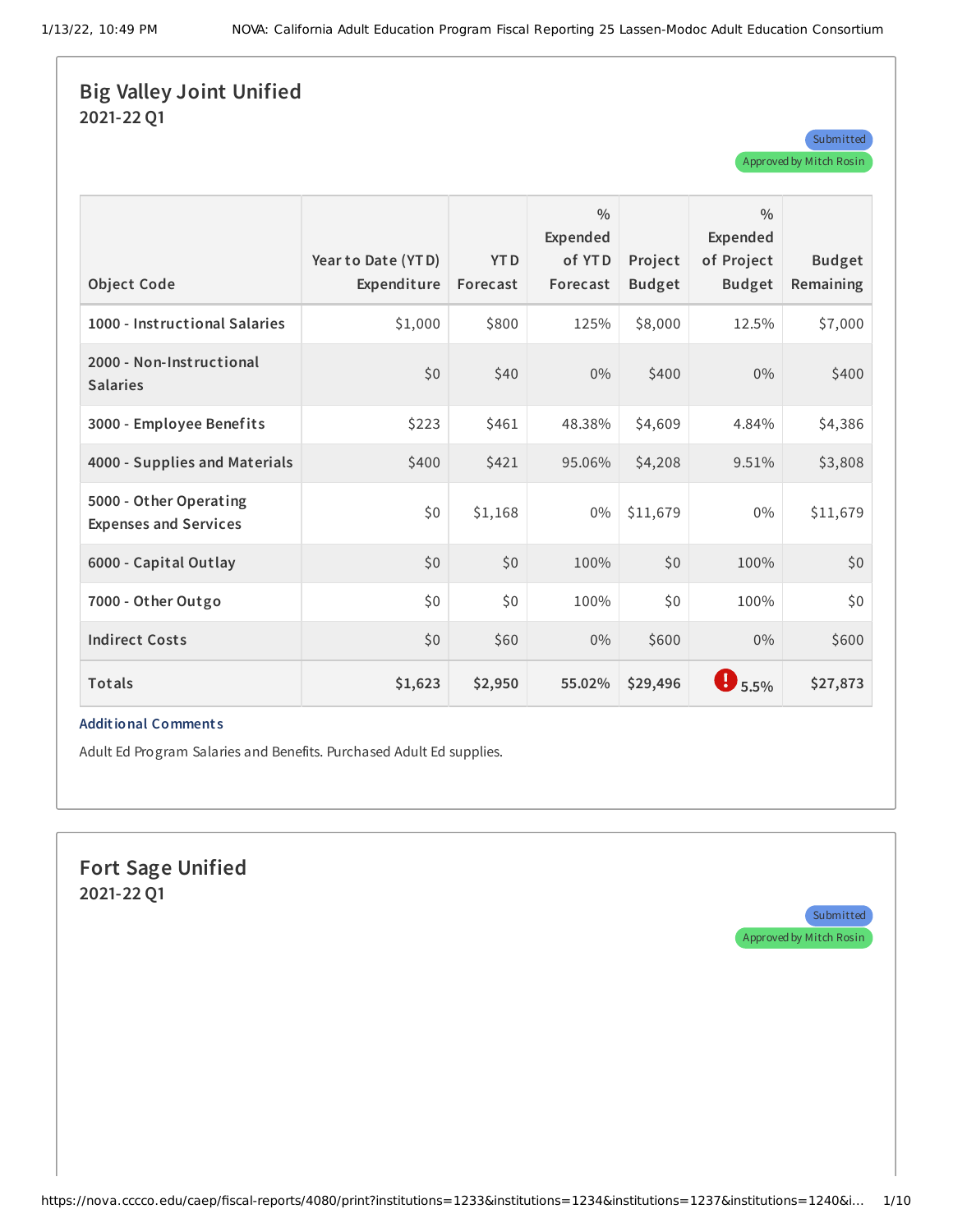| <b>Object Code</b>                                     | Year to Date (YTD)<br>Expenditure | <b>YTD</b><br>Forecast | 0/0<br>Expended<br>of YTD<br>Forecast | Project<br><b>Budget</b> | $\frac{0}{0}$<br>Expended<br>of Project<br><b>Budget</b> | <b>Budget</b><br>Remaining |
|--------------------------------------------------------|-----------------------------------|------------------------|---------------------------------------|--------------------------|----------------------------------------------------------|----------------------------|
| 1000 - Instructional Salaries                          | \$2,000                           | \$1,250                | 160%                                  | \$25,000                 | 8%                                                       | \$23,000                   |
| 2000 - Non-Instructional<br><b>Salaries</b>            | \$0                               | \$0                    | 100%                                  | \$0                      | 100%                                                     | \$0                        |
| 3000 - Employee Benefits                               | \$440                             | \$284                  | 154.9%                                | \$5,681                  | 7.75%                                                    | \$5,241                    |
| 4000 - Supplies and Materials                          | \$0                               | \$766                  | $0\%$                                 | \$15,325                 | $0\%$                                                    | \$15,325                   |
| 5000 - Other Operating<br><b>Expenses and Services</b> | \$0                               | \$375                  | $0\%$                                 | \$7,500                  | $0\%$                                                    | \$7,500                    |
| 6000 - Capital Outlay                                  | \$0                               | \$0                    | 100%                                  | \$0                      | 100%                                                     | \$0                        |
| 7000 - Other Outgo                                     | \$0\$                             | \$0                    | 100%                                  | \$0\$                    | 100%                                                     | \$0                        |
| <b>Indirect Costs</b>                                  | \$0                               | \$134                  | $0\%$                                 | \$2,675                  | 0%                                                       | \$2,675                    |
| Totals                                                 | \$2,440                           | \$2,809                | 86.86%                                | \$56,181                 | $\bigoplus_{4.34\%}$                                     | \$53,741                   |

Adult Education teacher stipend: \$2,000 Adult Ed teacher stipend benefits: \$440.

**Lassen CCD 2021-22 Q1**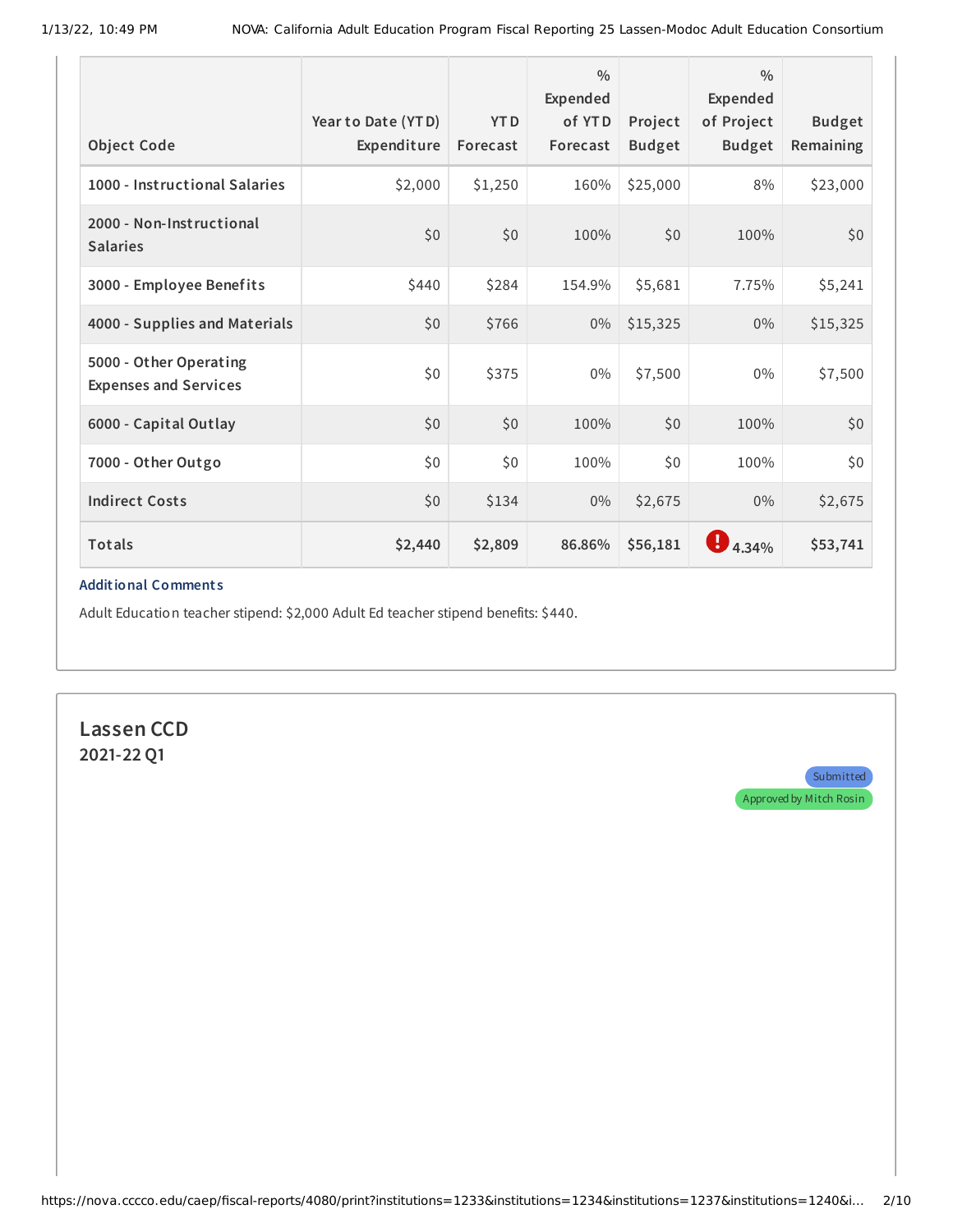| Object Code                                            | Year to Date (YTD)<br>Expenditure | <b>YTD</b><br>Forecast | $\frac{0}{0}$<br>Expended<br>of YTD<br>Forecast | Project<br><b>Budget</b> | $\frac{0}{0}$<br>Expended<br>of Project<br><b>Budget</b> | <b>Budget</b><br>Remaining |
|--------------------------------------------------------|-----------------------------------|------------------------|-------------------------------------------------|--------------------------|----------------------------------------------------------|----------------------------|
| 1000 - Instructional Salaries                          | \$2,180                           | \$16,800               | 12.98%                                          | \$168,000                | 1.3%                                                     | \$165,820                  |
| 2000 - Non-Instructional<br><b>Salaries</b>            | \$37,947                          | \$29,600               | 128.2%                                          | \$296,000                | 12.82%                                                   | \$258,053                  |
| 3000 - Employee Benefits                               | \$22,587                          | \$13,017               | 173.51%                                         | \$130,174                | 17.35%                                                   | \$107,587                  |
| 4000 - Supplies and Materials                          | \$1,008                           | \$5,501                | 18.33%                                          | \$55,006                 | 1.83%                                                    | \$53,998                   |
| 5000 - Other Operating<br><b>Expenses and Services</b> | \$9,600                           | \$13,865               | 69.24%                                          | \$138,650                | 6.92%                                                    | \$129,050                  |
| 6000 - Capital Outlay                                  | \$0                               | \$5,000                | $0\%$                                           | \$50,000                 | $0\%$                                                    | \$50,000                   |
| 7000 - Other Outgo                                     | \$0                               | \$0                    | 100%                                            | \$0\$                    | 100%                                                     | \$0                        |
| <b>Indirect Costs</b>                                  | \$0                               | \$2,763                | $0\%$                                           | \$27,628                 | 0%                                                       | \$27,628                   |
| Totals                                                 | \$73,322                          | \$86,546               | 84.72%                                          | \$865,458                | $\bigoplus_{8.47\%}$                                     | \$792,136                  |

Not Entered

## **Lassen Co.Office of Education 2021-22 Q1**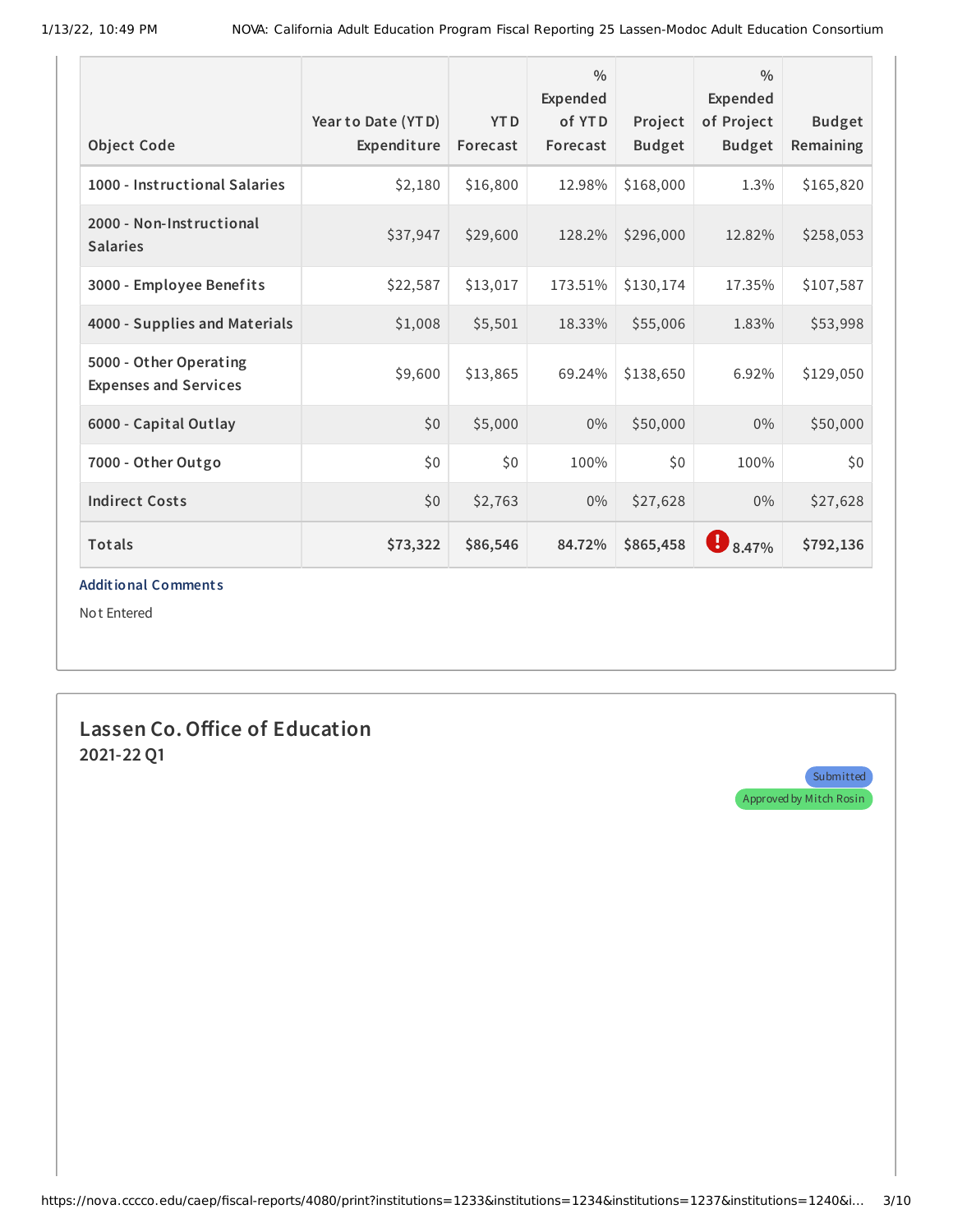| <b>Object Code</b>                                     | Year to Date (YTD)<br>Expenditure | <b>YTD</b><br>Forecast | $\frac{0}{0}$<br>Expended<br>of YTD<br>Forecast | Project<br><b>Budget</b> | $\frac{0}{0}$<br>Expended<br>of Project<br><b>Budget</b> | <b>Budget</b><br>Remaining |
|--------------------------------------------------------|-----------------------------------|------------------------|-------------------------------------------------|--------------------------|----------------------------------------------------------|----------------------------|
| 1000 - Instructional Salaries                          | \$9,682                           | \$8,363                | 115.77%                                         | \$55,753                 | 17.37%                                                   | \$46,071                   |
| 2000 - Non-Instructional<br><b>Salaries</b>            | \$0                               | \$0                    | 100%                                            | \$0                      | 100%                                                     | \$0                        |
| 3000 - Employee Benefits                               | \$2,110                           | \$1,800                | 117.23%                                         | \$11,999                 | 17.58%                                                   | \$9,889                    |
| 4000 - Supplies and Materials                          | \$731                             | \$1,055                | 69.26%                                          | \$7,036                  | 10.39%                                                   | \$6,305                    |
| 5000 - Other Operating<br><b>Expenses and Services</b> | \$0                               | \$3,218                | $0\%$                                           | \$21,450                 | $0\%$                                                    | \$21,450                   |
| 6000 - Capital Outlay                                  | \$0\$                             | \$0                    | 100%                                            | \$0                      | 100%                                                     | \$0                        |
| 7000 - Other Outgo                                     | \$0\$                             | \$0                    | 100%                                            | \$0                      | 100%                                                     | \$0                        |
| <b>Indirect Costs</b>                                  | \$776                             | \$722                  | 107.55%                                         | \$4,810                  | 16.13%                                                   | \$4,034                    |
| Totals                                                 | \$13,299                          | \$15,157               | 87.74%                                          | \$101,048                | O<br>13.16%                                              | \$87,749                   |

Direct instruction, assessment and coordination of programs to support High School Diploma completion, computer literacy instruction, vocational culinary skills program, GED, Anger management, parenting, and job skills.

# **Lassen Union High 2021-22 Q1**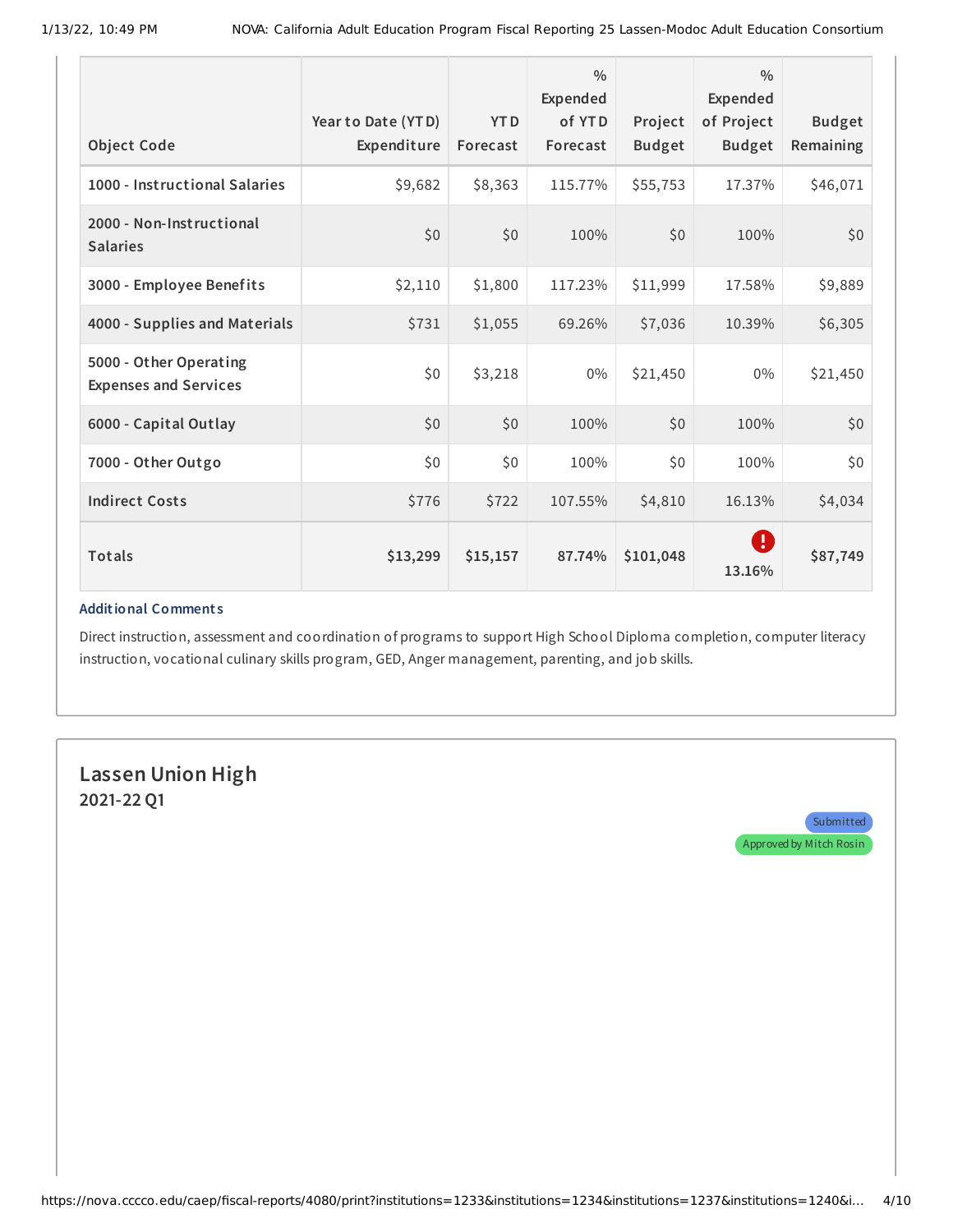| <b>Object Code</b>                                     | Year to Date (YTD)<br>Expenditure | <b>YTD</b><br>Forecast | $\frac{0}{0}$<br>Expended<br>of YTD<br>Forecast | Project<br><b>Budget</b> | $\frac{0}{0}$<br>Expended<br>of Project<br><b>Budget</b> | <b>Budget</b><br>Remaining |
|--------------------------------------------------------|-----------------------------------|------------------------|-------------------------------------------------|--------------------------|----------------------------------------------------------|----------------------------|
| 1000 - Instructional Salaries                          | \$3,758                           | \$5,224                | 71.94%                                          | \$34,826                 | 10.79%                                                   | \$31,068                   |
| 2000 - Non-Instructional<br><b>Salaries</b>            | \$0                               | \$300                  | 0%                                              | \$2,000                  | 0%                                                       | \$2,000                    |
| 3000 - Employee Benefits                               | \$231                             | \$739                  | 31.26%                                          | \$4,926                  | 4.69%                                                    | \$4,695                    |
| 4000 - Supplies and Materials                          | \$371                             | \$4,912                | 7.55%                                           | \$32,749                 | 1.13%                                                    | \$32,378                   |
| 5000 - Other Operating<br><b>Expenses and Services</b> | \$6,310                           | \$2,018                | 312.76%                                         | \$13,450                 | 46.91%                                                   | \$7,140                    |
| 6000 - Capital Outlay                                  | \$0                               | \$0                    | 100%                                            | \$0                      | 100%                                                     | \$0                        |
| 7000 - Other Outgo                                     | \$0                               | \$0                    | 100%                                            | \$0                      | 100%                                                     | \$0\$                      |
| <b>Indirect Costs</b>                                  | \$0                               | \$500                  | $0\%$                                           | \$3,331                  | 0%                                                       | \$3,331                    |
| <b>Totals</b>                                          | \$10,670                          | \$13,692               | 77.93%                                          | \$91,282                 | 11.69%                                                   | \$80,612                   |

Diploma Gold, CTE Woodworking /Construction, and CTE Computers/Business are all holding weekly/bi-weekly classes. CTE Welding is being offered, but has not had any students up to the end of the quarter.

**Modoc Co.Office of Education 2021-22 Q1**

> Submitted by Leslie Corder Approved by Mitch Rosin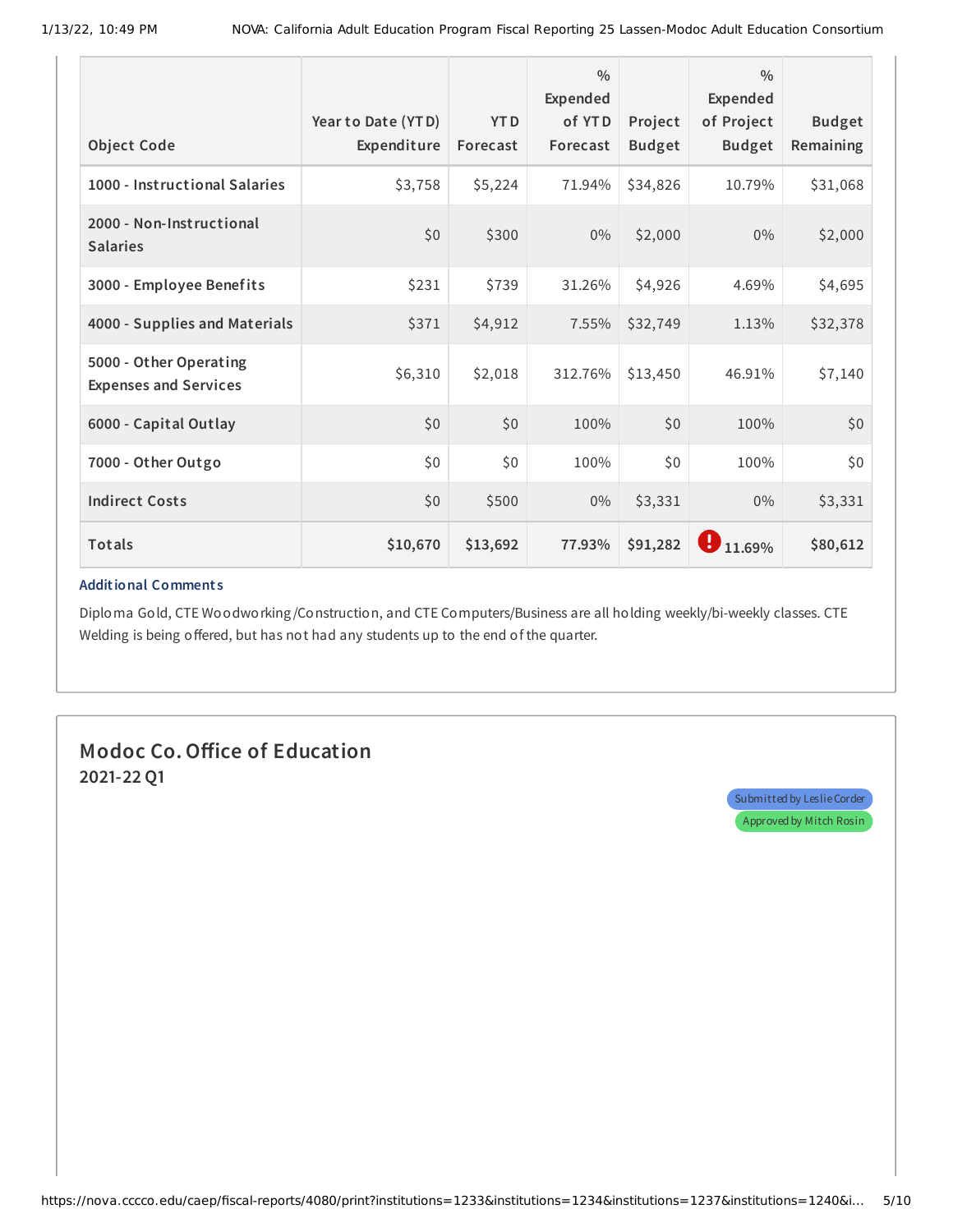| <b>Object Code</b>                                     | Year to Date (YTD)<br>Expenditure | <b>YTD</b><br>Forecast | $\frac{0}{0}$<br>Expended<br>of YTD<br>Forecast | Project<br><b>Budget</b> | $\frac{0}{0}$<br>Expended<br>of Project<br><b>Budget</b> | <b>Budget</b><br>Remaining |
|--------------------------------------------------------|-----------------------------------|------------------------|-------------------------------------------------|--------------------------|----------------------------------------------------------|----------------------------|
| 1000 - Instructional Salaries                          | \$0                               | \$0                    | 100%                                            | \$0                      | 100%                                                     | \$0                        |
| 2000 - Non-Instructional<br><b>Salaries</b>            | \$0                               | \$0                    | 100%                                            | \$0                      | 100%                                                     | \$0                        |
| 3000 - Employee Benefits                               | \$0                               | \$0                    | 100%                                            | \$0                      | 100%                                                     | \$0                        |
| 4000 - Supplies and Materials                          | \$0                               | \$0                    | 100%                                            | \$0                      | 100%                                                     | \$0                        |
| 5000 - Other Operating<br><b>Expenses and Services</b> | \$0                               | \$23,449               | $0\%$                                           | \$117,243                | $0\%$                                                    | \$117,243                  |
| 6000 - Capital Outlay                                  | \$0                               | \$0                    | 100%                                            | \$0                      | 100%                                                     | \$0                        |
| 7000 - Other Outgo                                     | \$0                               | \$0                    | 100%                                            | \$0                      | 100%                                                     | \$0                        |
| <b>Indirect Costs</b>                                  | \$0                               | \$0                    | 100%                                            | \$0                      | 100%                                                     | \$0                        |
| <b>Totals</b>                                          | \$0                               | \$23,449               | $0\%$                                           | \$117,243                | $\bigoplus$ 0%                                           | \$117,243                  |

Not Entered

**Modoc Joint Unified 2021-22 Q1**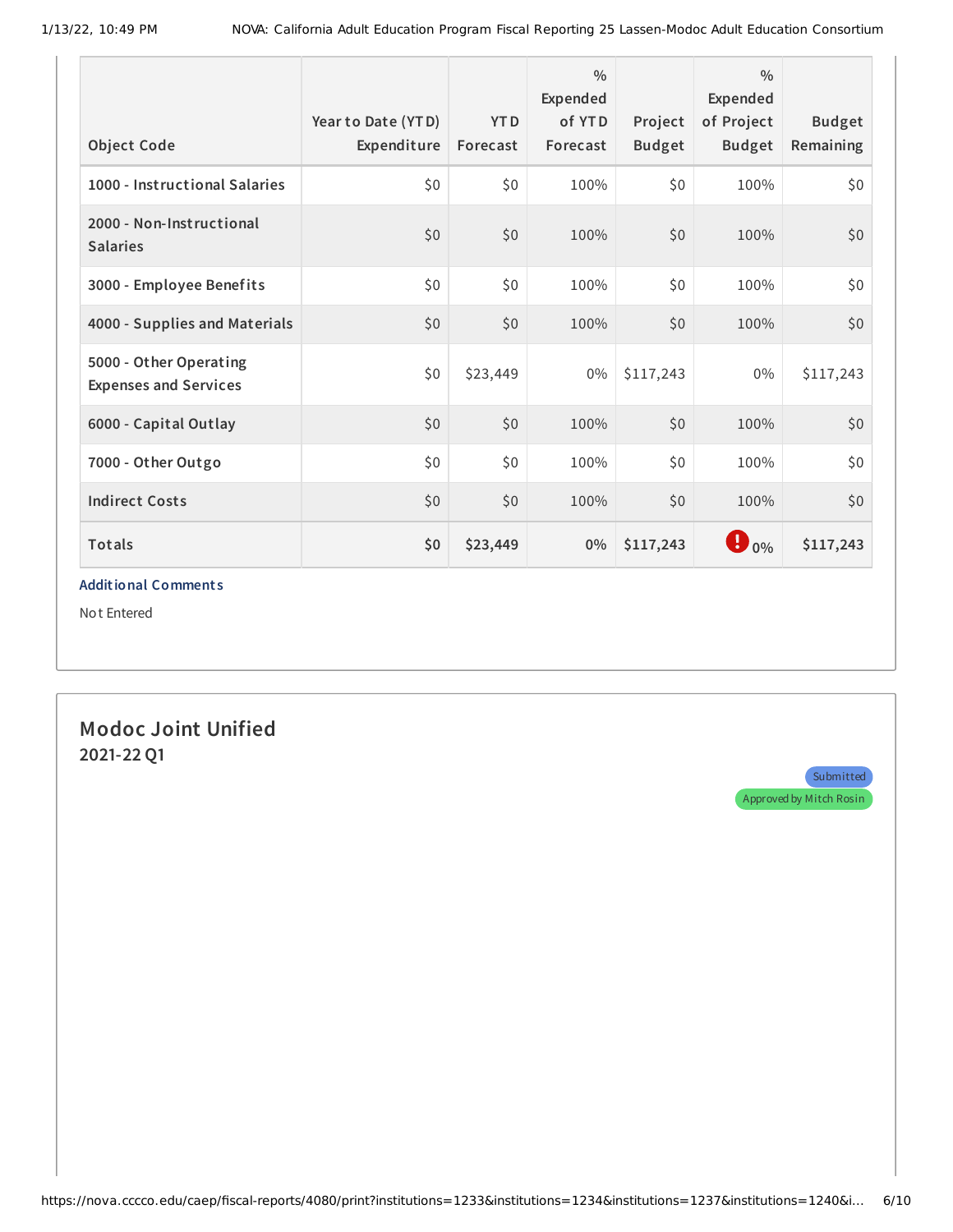| <b>Object Code</b>                                     | Year to Date (YTD)<br>Expenditure | <b>YTD</b><br>Forecast | $\frac{0}{0}$<br>Expended<br>of YTD<br>Forecast | Project<br><b>Budget</b> | $\frac{0}{0}$<br>Expended<br>of Project<br><b>Budget</b> | <b>Budget</b><br>Remaining |
|--------------------------------------------------------|-----------------------------------|------------------------|-------------------------------------------------|--------------------------|----------------------------------------------------------|----------------------------|
| 1000 - Instructional Salaries                          | \$0                               | \$660                  | $0\%$                                           | \$13,200                 | $0\%$                                                    | \$13,200                   |
| 2000 - Non-Instructional<br><b>Salaries</b>            | \$0                               | \$0                    | 100%                                            | \$0                      | 100%                                                     | \$0                        |
| 3000 - Employee Benefits                               | \$0                               | \$23                   | $0\%$                                           | \$466                    | $0\%$                                                    | \$466                      |
| 4000 - Supplies and Materials                          | \$1,228                           | \$1,858                | 66.09%                                          | \$37,163                 | 3.3%                                                     | \$35,935                   |
| 5000 - Other Operating<br><b>Expenses and Services</b> | \$0                               | \$0                    | 100%                                            | \$0                      | 100%                                                     | \$0                        |
| 6000 - Capital Outlay                                  | \$0                               | \$0                    | 100%                                            | \$0                      | 100%                                                     | \$0                        |
| 7000 - Other Outgo                                     | \$0                               | \$0                    | 100%                                            | \$0                      | 100%                                                     | \$0                        |
| <b>Indirect Costs</b>                                  | \$0                               | \$127                  | $0\%$                                           | \$2,541                  | 0%                                                       | \$2,541                    |
| Totals                                                 | \$1,228                           | \$2,669                | 46.02%                                          | \$53,370                 | 12.3%                                                    | \$52,142                   |

A welding storage bin and a nail gun were purchased for the Adult Education Welding and Woodworking courses.

**Shaffer Union Elementary 2021-22 Q1**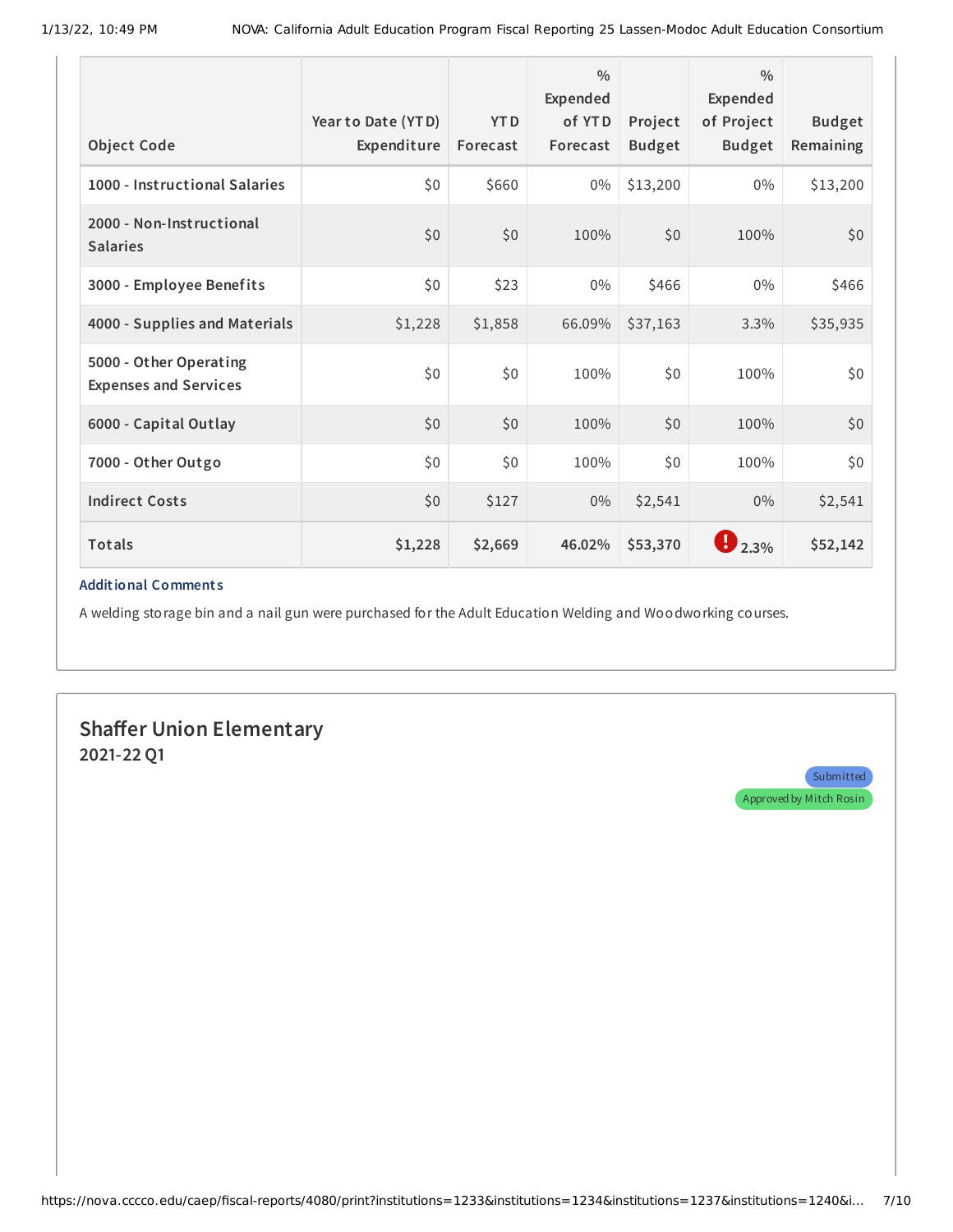| <b>Object Code</b>                                     | Year to Date (YTD)<br>Expenditure | <b>YTD</b><br>Forecast | $\frac{0}{0}$<br>Expended<br>of YTD<br>Forecast | Project<br><b>Budget</b> | $\frac{0}{0}$<br>Expended<br>of Project<br><b>Budget</b> | <b>Budget</b><br>Remaining |
|--------------------------------------------------------|-----------------------------------|------------------------|-------------------------------------------------|--------------------------|----------------------------------------------------------|----------------------------|
| 1000 - Instructional Salaries                          | \$4,000                           | \$1,000                | 400%                                            | \$20,000                 | 20%                                                      | \$16,000                   |
| 2000 - Non-Instructional<br><b>Salaries</b>            | \$2,485                           | \$600                  | 414.17%                                         | \$12,000                 | 20.71%                                                   | \$9,515                    |
| 3000 - Employee Benefits                               | \$1,074                           | \$276                  | 388.71%                                         | \$5,526                  | 19.44%                                                   | \$4,452                    |
| 4000 - Supplies and Materials                          | \$0                               | \$1,553                | 0%                                              | \$31,063                 | 0%                                                       | \$31,063                   |
| 5000 - Other Operating<br><b>Expenses and Services</b> | \$250                             | \$125                  | 200%                                            | \$2,500                  | 10%                                                      | \$2,250                    |
| 6000 - Capital Outlay                                  | \$0                               | \$0                    | 100%                                            | \$0                      | 100%                                                     | \$0                        |
| 7000 - Other Outgo                                     | \$0                               | \$0\$                  | 100%                                            | \$0\$                    | 100%                                                     | \$0                        |
| <b>Indirect Costs</b>                                  | \$0                               | \$75                   | 0%                                              | \$1,500                  | 0%                                                       | \$1,500                    |
| <b>Totals</b>                                          | \$7,809                           | \$3,629                | 215.16%                                         | \$72,589                 | Ð<br>10.76%                                              | \$64,780                   |

Salaries and Benefits for Certificated and support staff for Adult Ed ESL and Citizenship programs. Also, operating expenditures for electricity for use of classrooms for Adult Ed Programs.

**Surprise Valley Joint Unified 2021-22 Q1**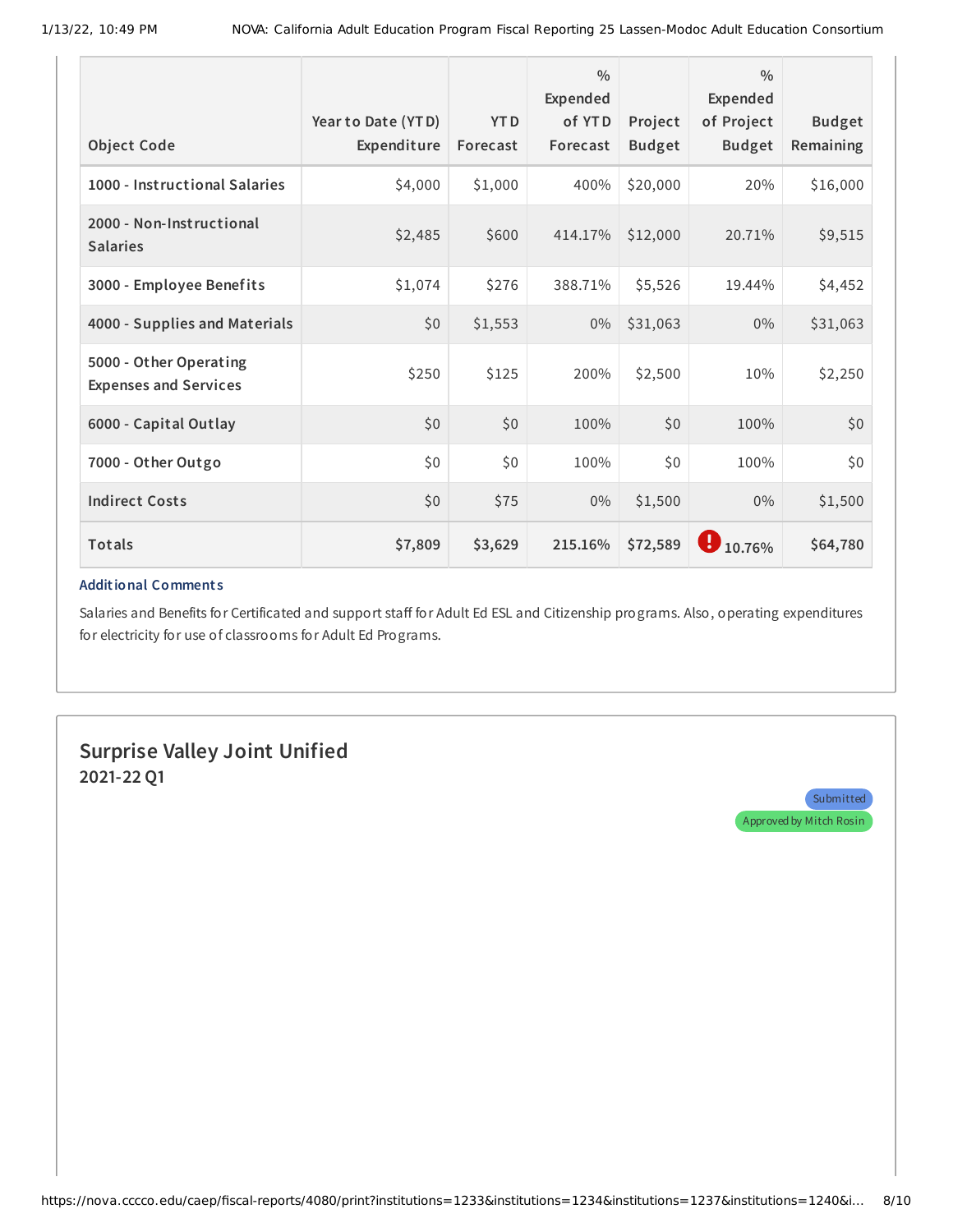| <b>Object Code</b>                                     | Year to Date (YTD)<br>Expenditure | <b>YTD</b><br>Forecast | $\frac{0}{0}$<br>Expended<br>of YTD<br>Forecast | Project<br><b>Budget</b> | $\frac{0}{0}$<br>Expended<br>of Project<br><b>Budget</b> | <b>Budget</b><br>Remaining |
|--------------------------------------------------------|-----------------------------------|------------------------|-------------------------------------------------|--------------------------|----------------------------------------------------------|----------------------------|
| 1000 - Instructional Salaries                          | \$0                               | \$4,060                | 0%                                              | \$5,800                  | $0\%$                                                    | \$5,800                    |
| 2000 - Non-Instructional<br><b>Salaries</b>            | \$0                               | \$0                    | 100%                                            | \$0                      | 100%                                                     | \$0                        |
| 3000 - Employee Benefits                               | \$0\$                             | \$939                  | $0\%$                                           | \$1,342                  | $0\%$                                                    | \$1,342                    |
| 4000 - Supplies and Materials                          | \$985                             | \$5,054                | 19.49%                                          | \$7,220                  | 13.64%                                                   | \$6,235                    |
| 5000 - Other Operating<br><b>Expenses and Services</b> | \$0\$                             | \$0                    | 100%                                            | \$0                      | 100%                                                     | \$0                        |
| 6000 - Capital Outlay                                  | \$0                               | \$22,400               | 0%                                              | \$32,000                 | $0\%$                                                    | \$32,000                   |
| 7000 - Other Outgo                                     | \$0\$                             | \$0                    | 100%                                            | \$0\$                    | 100%                                                     | \$0                        |
| <b>Indirect Costs</b>                                  | \$0                               | \$0                    | 100%                                            | \$0                      | 100%                                                     | \$0                        |
| <b>Totals</b>                                          | \$985                             | \$32,453               | 3.04%                                           | \$46,362                 | $\bigoplus_{2.12\%}$                                     | \$45,377                   |

Preparing for spring classes.

## **Westwood Unified 2021-22 Q1**